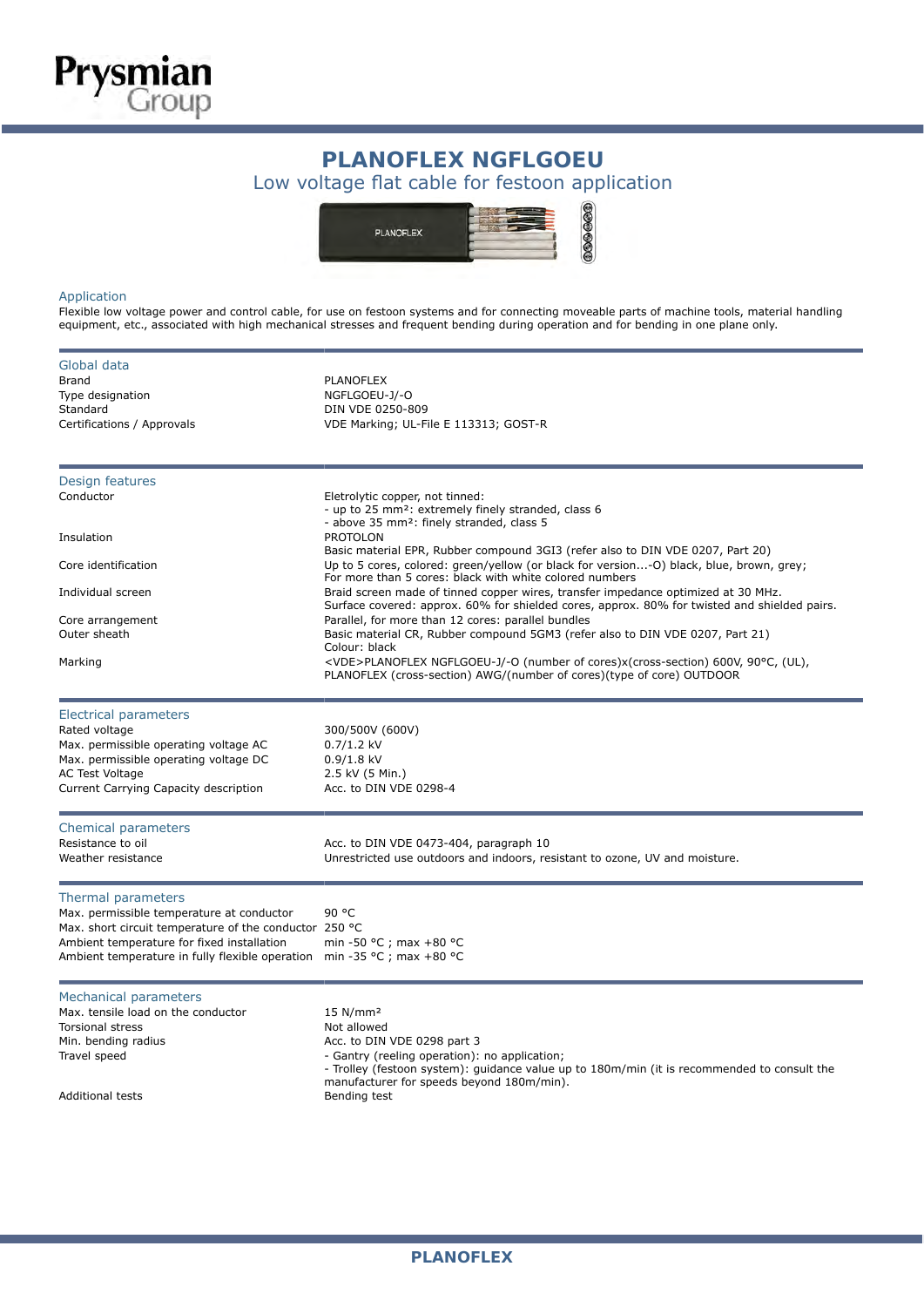

| Number of cores x<br>cross section                                     | Part<br>number | <b>MLFB</b><br>Number | Conduc-<br>tor<br>diameter<br>max.<br>mm | Min.<br>Height<br>(for flat<br>cable)<br>mm | Max.<br>Height<br>(for flat<br>cable)<br>mm | Min.<br>Width<br>(for flat<br>cable)<br>mm | Max.<br>Width<br>(for flat<br>cable)<br>mm | Bending<br>radius<br>free<br>moving<br>min.<br>mm | Weight<br>(ca.)<br>kg/km | Permis-<br>sible<br>tensile<br>force max.<br>N | Con-<br>ductor<br>resis-<br>tance<br>at 20°C<br>max.<br>$\Omega$ /km | Current<br>carrying<br>capacity<br>for<br>install.<br>free in<br>air (2)<br>A | Short<br>Circuit<br>Current<br>(conduc-<br>tor)<br>kA |
|------------------------------------------------------------------------|----------------|-----------------------|------------------------------------------|---------------------------------------------|---------------------------------------------|--------------------------------------------|--------------------------------------------|---------------------------------------------------|--------------------------|------------------------------------------------|----------------------------------------------------------------------|-------------------------------------------------------------------------------|-------------------------------------------------------|
| NGFLGOEU-J<br>control cables                                           |                |                       |                                          |                                             |                                             |                                            |                                            |                                                   |                          |                                                |                                                                      |                                                                               |                                                       |
| 3x1,5                                                                  |                | 5DG5751               | 1.5                                      | 5.7                                         | 6.2                                         | 11.7                                       | 12.5                                       | 19                                                | 130                      | 68                                             | 13.3                                                                 | 24                                                                            | 0.21                                                  |
| 4x1,5                                                                  | 20003476       | 5DG5711               | 1.5                                      | 5.7                                         | 6.2                                         | 15                                         | 15.8                                       | 19                                                | 170                      | 90                                             | 13.3                                                                 | 24                                                                            | 0.21                                                  |
| 5x1,5                                                                  |                | 5DG5712               | 1.5                                      | 5.5                                         | 6                                           | 18.5                                       | 20.1                                       | 18                                                | 210                      | 113                                            | 13.3                                                                 | 24                                                                            | 0.21                                                  |
| 7x1,5                                                                  |                | 5DG5714               | 1.5                                      | 5.5                                         | 6                                           | 25                                         | 26.8                                       | 18                                                | 280                      | 158                                            | 13.3                                                                 | 24                                                                            | 0.21                                                  |
| 8x1,5                                                                  | 20003480       | 5DG5715               | 1.5                                      | 5.5                                         | 6                                           | 27.5                                       | 29.3                                       | 18                                                | 310                      | 180                                            | 13.3                                                                 | 24                                                                            | 0.21                                                  |
| 10x1,5                                                                 |                | 5DG5717               | 1.5                                      | 6.2                                         | 6.7                                         | 35.5                                       | 37                                         | 20                                                | 440                      | 225                                            | 13.3                                                                 | 24                                                                            | 0.21                                                  |
| $12\times1,5$                                                          | 20003483       | 5DG5718               | 1.5                                      | 6.3                                         | 6.8                                         | 42                                         | 43.5                                       | 20                                                | 530                      | 270                                            | 13.3                                                                 | 24                                                                            | 0.21                                                  |
| 24x1,5                                                                 | 20003485       | 5DG5720               | 1.5                                      | 11.5                                        | 12.3                                        | 51                                         | 53.2                                       | 62                                                | 1040                     | 540                                            | 13.3                                                                 | 24                                                                            | 0.21                                                  |
| 42x1,5                                                                 | 20003470       | 5DG5653               | 1.5                                      | 15.1                                        | 16.1                                        | 70.2                                       | 72.3                                       | 81                                                | 1920                     | 945                                            | 13.3                                                                 | 24                                                                            | 0.21                                                  |
| 4x2,5                                                                  | 20003487       | 5DG5721               | 2                                        | 6.8                                         | 7.3                                         | 18.5                                       | 19.5                                       | 22                                                | 260                      | 150                                            | 7.98                                                                 | 32                                                                            | 0.36                                                  |
| 5x2,5                                                                  |                | 5DG5722               | $\overline{2}$                           | 6.6                                         | 7.4                                         | 22.9                                       | 24.6                                       | 22                                                | 320                      | 188                                            | 7.98                                                                 | 32                                                                            | 0.36                                                  |
| 7x2,5                                                                  | 20003490       | 5DG5724               | $\overline{2}$                           | 6.8                                         | 7.4                                         | 31                                         | 32.8                                       | 22                                                | 440                      | 263                                            | 7.98                                                                 | 32                                                                            | 0.36                                                  |
| 8x2,5                                                                  | 20003492       | 5DG5725               | $\overline{2}$                           | 6.8                                         | 7.4                                         | 34.1                                       | 35.9                                       | 22                                                | 490                      | 300                                            | 7.98                                                                 | 32                                                                            | 0.36                                                  |
| 10x2,5                                                                 |                | 5DG5727               | $\overline{2}$                           | 7.4                                         | 8                                           | 43                                         | 45.3                                       | 24                                                | 660                      | 375                                            | 7.98                                                                 | 32                                                                            | 0.36                                                  |
| 12x2,5                                                                 | 20003494       | 5DG5728               | $\overline{2}$                           | 7.4                                         | 8                                           | 50.6                                       | 53.5                                       | 24                                                | 780                      | 450                                            | 7.98                                                                 | 32                                                                            | 0.36                                                  |
| 24x2,5                                                                 | 20003496       | 5DG5730               | 2                                        | 14.8                                        | 15.6                                        | 65.4                                       | 68                                         | 78                                                | 1690                     | 900                                            | 7.98                                                                 | 32                                                                            | 0.36                                                  |
| 7x(3x1)                                                                | 20037062       | 5DG5483               | 1.3                                      | 8.7                                         | 10.3                                        | 49.3                                       | 51.8                                       | 41                                                | 770                      | 315                                            | 19.5                                                                 | 19                                                                            | 0.14                                                  |
| NGFLGOEU-J power<br>cables                                             |                |                       |                                          |                                             |                                             |                                            |                                            |                                                   |                          |                                                |                                                                      |                                                                               |                                                       |
| 4x4                                                                    | 20003498       | 5DG5731               | 2.8                                      | 8.4                                         | 8.9                                         | 22.5                                       | 23.5                                       | 36                                                | 390                      | 240                                            | 4.95                                                                 | 43                                                                            | 0.57                                                  |
| 4x6                                                                    | 20003503       | 5DG5741               | 3.5                                      | 9                                           | 9.5                                         | 25.4                                       | 26.9                                       | 38                                                | 500                      | 360                                            | 3.3                                                                  | 56                                                                            | 0.86                                                  |
| 4x10                                                                   | 20003509       | 5DG5765               | 4.5                                      | 10.5                                        | 11                                          | 30.1                                       | 32.6                                       | 44                                                | 750                      | 600                                            | 1.91                                                                 | 78                                                                            | 1.43                                                  |
| 4x16                                                                   | 20003511       | 5DG5766               | 5.6                                      | 12.1                                        | 12.9                                        | 36                                         | 37.5                                       | 65                                                | 1060                     | 960                                            | 1.21                                                                 | 104                                                                           | 2.29                                                  |
| 4x25                                                                   | 20003513       | 5DG5767               | 6.6                                      | 13.6                                        | 14.4                                        | 41.9                                       | 43.4                                       | 72                                                | 1500                     | 1500                                           | 0.78                                                                 | 138                                                                           | 3.58                                                  |
| 4x35                                                                   | 20003515       | 5DG5768               | 8.1                                      | 14.8                                        | 16.7                                        | 47                                         | 49.9                                       | 84                                                | 2040                     | 2100                                           | 0.55                                                                 | 170                                                                           | 5.01                                                  |
| 4x50                                                                   | 20003517       | 5DG5770               | 9.5                                      | 18                                          | 19                                          | 56                                         | 58                                         | 95                                                | 2830                     | 3000                                           | 0.39                                                                 | 212                                                                           | 7.15                                                  |
| 4x70                                                                   | 20003519       | 5DG5771               | 11.1                                     | 20.3                                        | 21.3                                        | 63.2                                       | 65.2                                       | 107                                               | 3820                     | 4200                                           | 0.27                                                                 | 263                                                                           | 10.01                                                 |
| 4x95                                                                   | 20003521       | 5DG5772               | 12.9                                     | 23.1                                        | 24.1                                        | 72.6                                       | 74.6                                       | 121                                               | 4930                     | 5700                                           | 0.21                                                                 | 316                                                                           | 13.59                                                 |
| 4x120                                                                  |                | 5DG5773               | 15                                       | 24.2                                        | 27.2                                        | 79.2                                       | 83.2                                       | 136                                               | 6220                     | 7200                                           | 0.16                                                                 | 370                                                                           | 17.16                                                 |
| 5x4                                                                    |                | 5DG5732               | 2.8                                      | 8.5                                         | $\overline{9}$                              | 28.9                                       | 31.2                                       | 36                                                | 510                      | 300                                            | 4.95                                                                 | 43                                                                            | 0.57                                                  |
| 5x6                                                                    | 20003505       | 5DG5742               | 3.5                                      | 9.1                                         | 9.6                                         | 31.8                                       | 34.1                                       | 38                                                | 640                      | 450                                            | 3.3                                                                  | 56                                                                            | 0.86                                                  |
| 5×10                                                                   |                | 5DG5687               | 4.5                                      | 10.5                                        | 11.3                                        | 39.2                                       | 41.6                                       | 45                                                | 960                      | 750                                            | 1.91                                                                 | 78                                                                            | 1.43                                                  |
| 5x16                                                                   | 20003523       | 5DG5776               | 5.6                                      | 12.2                                        | 12.7                                        | 45.1                                       | 47.6                                       | 64                                                | 1360                     | 1200                                           | 1.21                                                                 | 104                                                                           | 2.29                                                  |
| 7x4                                                                    | 20003501       | 5DG5734               | 2.8                                      | 8.4                                         | 9                                           | 38.5                                       | 40.9                                       | 36                                                | 690                      | 420                                            | 4.95                                                                 | 43                                                                            | 0.57                                                  |
| 7x6                                                                    | 20003507       | 5DG5744               | 3.5                                      | 9                                           | 9.6                                         | 42.9                                       | 45.3                                       | 38                                                | 870                      | 630                                            | 3.3                                                                  | 56                                                                            | 0.86                                                  |
| 7×10                                                                   |                | 5DG5865               | 4.5                                      | 10.5                                        | 11.3                                        | 53                                         | 55.9                                       | 45                                                | 1320                     | 1050                                           | 1.91                                                                 | 78                                                                            | 1.43                                                  |
| 7x16                                                                   |                | 5DG5866               | 5.6                                      | 12.6                                        | 13.4                                        | 60.7                                       | 63.9                                       | 67                                                | 1990                     | 1680                                           | 1.21                                                                 | 104                                                                           | 2.29                                                  |
| 7x25                                                                   | 20070764       | 5DG5867               | 6.6                                      | 14.8                                        | 15.6                                        | 72.6                                       | 75.9                                       | 78                                                | 2820                     | 2625                                           | 0.78                                                                 | 138                                                                           | 3.58                                                  |
| 7x35                                                                   |                | 5DG5868               | 8.1                                      | 16.4                                        | 17.4                                        | 83.7                                       | 87                                         | 87                                                | 3820                     | 3675                                           | 0.55                                                                 | 170                                                                           | 5.01                                                  |
| (N)GFLGOEU-<br>O control cables<br>with individually<br>screened cores |                |                       |                                          |                                             |                                             |                                            |                                            |                                                   |                          |                                                |                                                                      |                                                                               |                                                       |
| 12x1(C)                                                                | 20003474       | 5DG5670               | 1.3                                      | 6.6                                         | 7.1                                         | 48.2                                       | 51.3                                       | 21                                                | 660                      | 180                                            | 19.5                                                                 | 19                                                                            | 0.14                                                  |
| 4x1,5(C)                                                               | 20155763       | 5DG5880               | 1.5                                      | 6.8                                         | 7.4                                         | 18.5                                       | 19.5                                       | 22                                                | 250                      | 90                                             | 13.3                                                                 | 24                                                                            | 0.21                                                  |
| 8x1,5(C)                                                               |                | 5DG5884               | 1.5                                      | 6.8                                         | 7.4                                         | 35.1                                       | 35.1                                       | 22                                                | 510                      | 180                                            | 13.3                                                                 | 24                                                                            | 0.21                                                  |
| 12x1,5(C)                                                              | 20003527       | 5DG5888               | 1.5                                      | 7.4                                         | 8                                           | 51.7                                       | 55                                         | 24                                                | 780                      | 270                                            | 13.3                                                                 | 24                                                                            | 0.21                                                  |